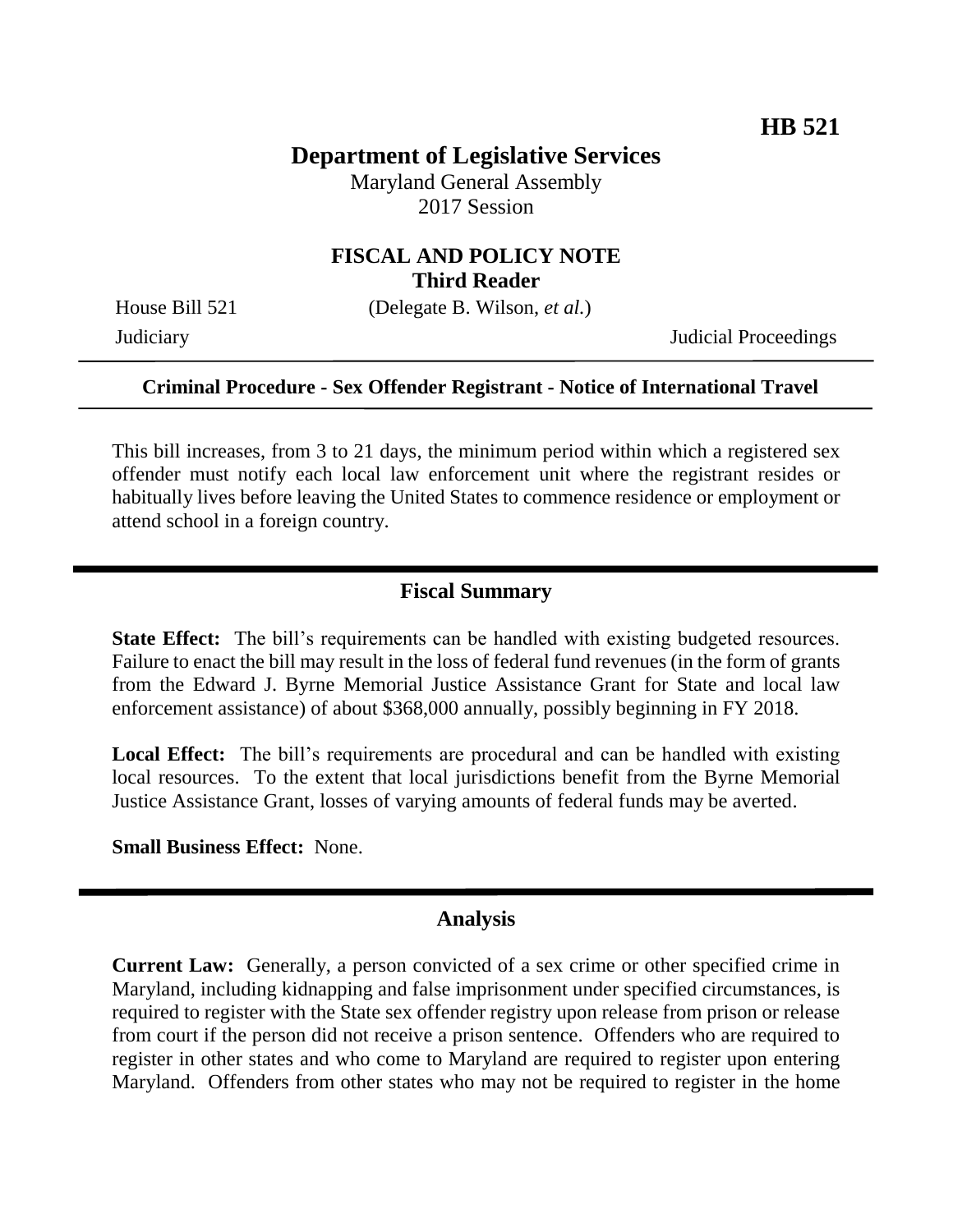state are required to register in Maryland if the crime would have required registration in Maryland if committed in Maryland. The registry is maintained by the Department of Public Safety and Correctional Services (DPSCS).

The federal Jacob Wetterling Crimes Against Children and Sexually Violent Offender Registration Act of 1994 incentivized all states to register sex offenders, sexually violent predators, and offenders who commit certain crimes against children. The federal government conditioned continued receipt of federal public safety monies upon compliance. The federal Sex Offender Registration and Notification Act (SORNA), enacted as Title I of the Adam Walsh Child Protection and Safety Act of 2006 (P.L. 109-248), also made federal funds contingent upon additional enactments by the states.

In 2010, Maryland's sex offender registration laws were substantially revised to comply with SORNA and to increase penalties for certain sex offenses committed against minors. Among the enacted provisions, sexual offenders are now sorted into three separate tiers, replacing the four former categories of sexual offenders. A Tier I sex offender must register every six months for 15 years, a Tier II sex offender must register every six months for 25 years, and a Tier III sex offender must register every three months for life. If a Tier 1 sex offender meets specified requirements, the registration term may be reduced to 10 years.

A listing of juvenile sex offenders must also be maintained by DPSCS, which is accessible only by law enforcement personnel for law enforcement purposes.

For all sex offender registrants in the State, a registration statement must include numerous items of identifying information related to the registrant, as well as information about the intended residence, vehicles owned or used, fingerprints, and other elements, as specified. In addition, a registrant is required to notify each local law enforcement unit where the registrant resides or habitually lives at least three days before leaving the United States to commence residence or employment or attend school in a foreign country.

If the registrant is determined to be a sexually violent predator, the registration statement must also include the anticipated future residence, if known at the time of registration, and documentation of treatment received for a mental abnormality or personality disorder.

Within three days after obtaining a sex offender registration statement, the supervising authority must send a copy of the registration statement with the attached fingerprints, palm prints, and updated digital image of the registrant to the local law enforcement unit in each county where the registrant will reside or habitually live or where a registrant who is not a resident is a transient or will work or attend school.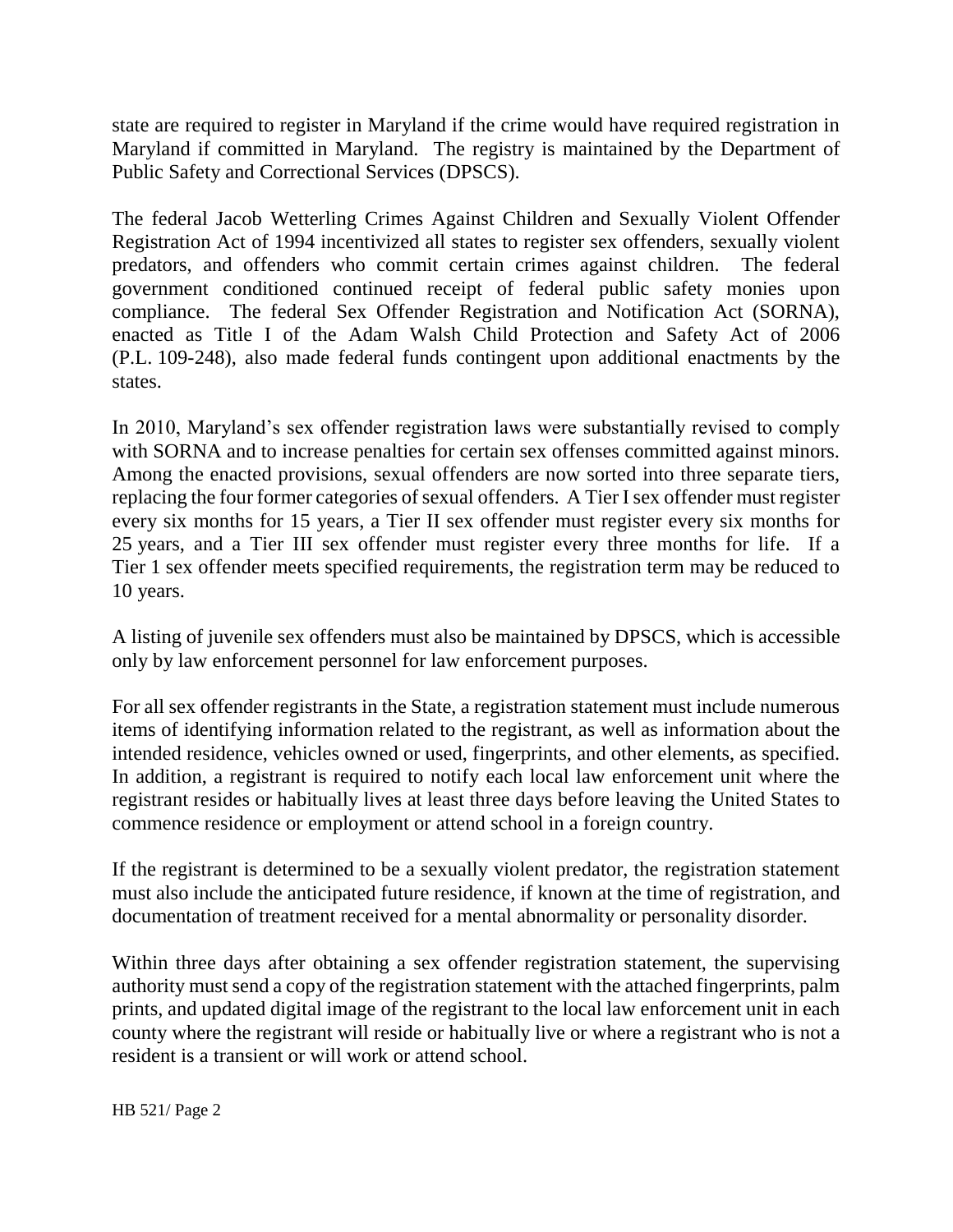A local law enforcement unit that receives a notice from a supervising authority must send a copy of the notice to the police department, if any, of a municipal corporation if the registrant (1) is to reside or habitually live in the municipal corporation after release; (2) escapes from a facility but resided or habitually lived in the municipal corporation before being committed to the custody of a supervising authority; or (3) is to change addresses to another place of residence within the municipal corporation.

Additional residency notification requirements include the following:

- As soon as possible, but not later than three working days after receipt of a registrant's change of residence or change in the county in which the registrant habitually lives, the local law enforcement unit must notify DPSCS of the change.
- As soon as possible, but not later than three working days after receipt of such a notice, the local law enforcement unit must give notice to DPSCS of the registrant's intent to change residence, a county in which the registrant habitually lives, vehicle or license plate information, electronic mail or Internet identifiers, or landline or cellular phone numbers.

A registrant may not knowingly fail to register, knowingly provide false information of a material fact required for the registry, knowingly fail to provide any information required to be included in a registration statement, or knowingly fail to provide written notice regarding change of residence, vehicle, legal change of name, or change in employment or enrollment at a higher education institution. A first offense is a misdemeanor subject to maximum penalties of three years imprisonment and/or a \$5,000 fine. A second or subsequent offense is a felony subject to maximum penalties of five years imprisonment and/or a \$10,000 fine.

**Background/State Fiscal Effect:** Under SORNA, registrants are required to give 21 days notice to local law enforcement offices of the intent to travel overseas. DPSCS received notice in November 2016 from the Federal Sex Offender Management, Apprehension, Registration, and Tracking Office that the State must amend the law or be designated as noncompliant. The penalty for noncompliance is a 10% reduction in Byrne Grant funding (administered by the Governor's Office of Crime Control and Prevention). The Governor's proposed fiscal 2018 budget includes \$3,681,175 in federal fund revenues from Byrne Grant funding. Thus, failure to enact the bill could result in the loss of approximately \$368,000 annually if the State is determined to be noncompliant.

As of January 2017, there were approximately 7,000 registrants on the sex offender registry, as shown in **Exhibit 1**. Of the 7,000 registrants, approximately 2,300 are under community supervision.